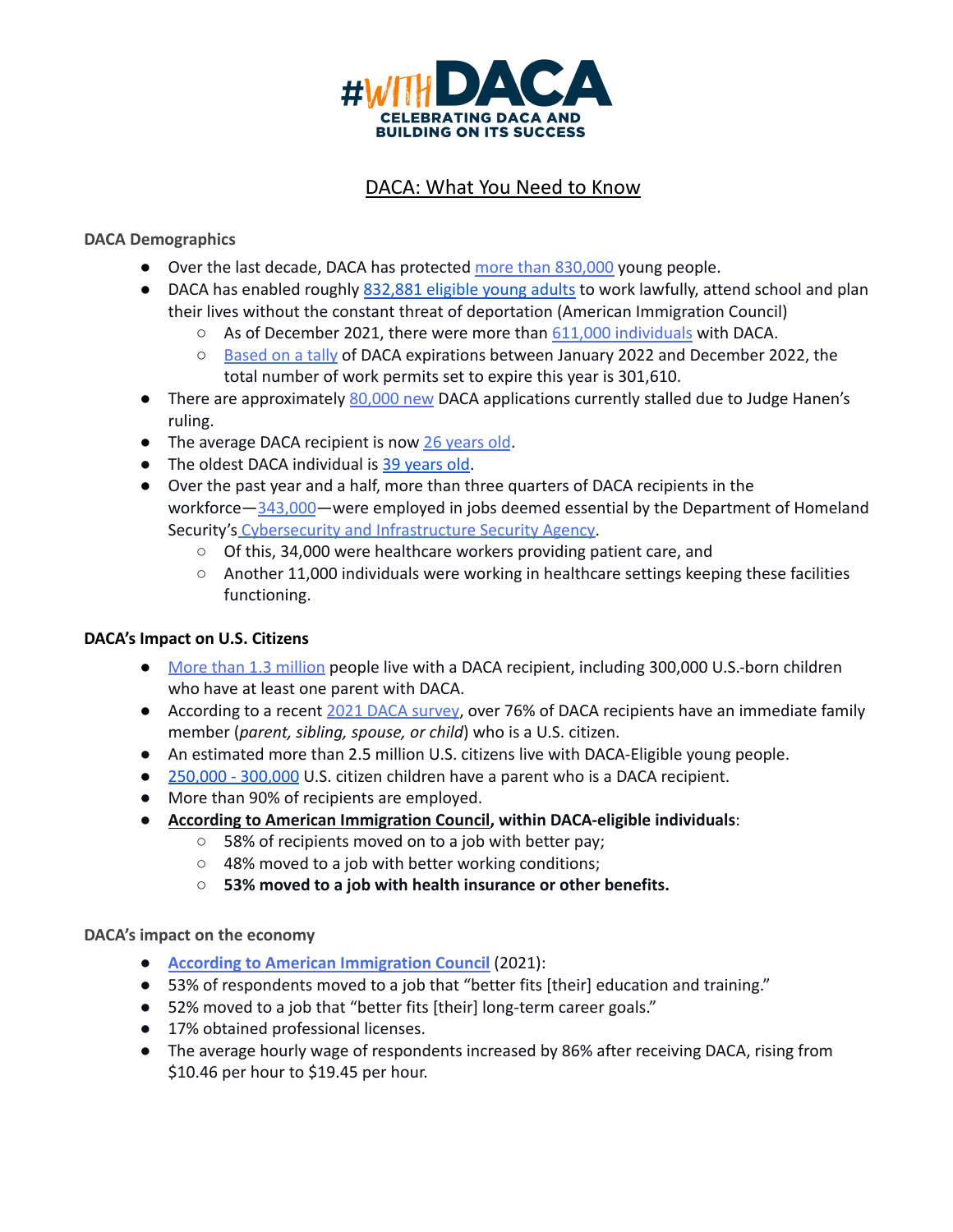- 79% of respondents to "become financially independent" but benefited the U.S. economy by increasing their purchasing power and tax payments at the federal, state and local levels.
- 60% of respondents said they bought their first car after receiving DACA, which boosted auto sales and generated sales tax revenue and registration and title fees.
- 14% of respondents said they bought their first home after receiving DACA, which had comparable ripple effects throughout the economy.
	- Roughly 56,000 DACA recipients are homeowners who make \$566.9 million in mortgage payments each year.
	- DACA recipients who are not homeowners pay \$2.3 billion in rent each year.
- Households containing DACA recipients have \$24 billion in after-tax spending power.

## **Education**

- 40% of DACA [recipients](https://www.americanimmigrationcouncil.org/research/deferred-action-childhood-arrivals-daca-overview) are in school, and most of these (83%) were working toward a bachelor's degree or higher.
- [93%](https://www.americanimmigrationcouncil.org/research/deferred-action-childhood-arrivals-daca-overview) said that because of DACA, "[They] pursued educational opportunities that [they] previously could not."
- 46% of [respondents](https://www.americanimmigrationcouncil.org/research/deferred-action-childhood-arrivals-daca-overview) reported already having a bachelor's degree or more education.
- **A majority of undocumented students entering higher education today are not eligible for DACA**.
	- Over 427,000 [undocumented](https://www.higheredimmigrationportal.org/research/undocumented-students-in-higher-education-updated-march-2021/) students enrolled in postsecondary education. Of these students, **less [than](https://www.higheredimmigrationportal.org/research/undocumented-students-in-higher-education-updated-march-2021/) half (181,000) are DACA-eligible**.
	- **Nearly 100,000 [undocumented](https://www.higheredimmigrationportal.org/research/migration-policy-institute-fact-sheet-on-number-of-dreamers-graduating-from-high-school/) students graduate high school annually**, but only [a](https://www.fwd.us/news/undocumented-high-school-graduates/) quarter of [undocumented](https://www.fwd.us/news/undocumented-high-school-graduates/) students graduating high school now are estimated to be eligible for DACA.
	- To see enrollment of undocumented students by state, visit the **Higher [Education](https://www.higheredimmigrationportal.org/states/) [Immigration](https://www.higheredimmigrationportal.org/states/) Portal.**

## **Support for a Pathway to Citizenship**

- By a margin of 83% to 12%, Americans support allowing undocumented immigrants who came to the U.S. as children to remain in the United States and eventually apply for citizenship (Republicans support doing so by 66% to 30%.) (Feb. 2021 [Quinnipiac](https://poll.qu.edu/images/polling/us/us02032021_uszn68.pdf) poll).
- 80% of Americans back permanent legal status for undocumented immigrants, including a 64% majority that supports citizenship ([PRRI](https://www.prri.org/wp-content/uploads/2021/01/PRRI-2021-Immigration-Post-Trump.pdf) poll).
- Recent polling [shows](https://static1.squarespace.com/static/5b60b2381aef1dbe876cd08f/t/6260036d231b2039b4f3609c/1650459501856/Immigration+Hub+-+Memo+-+2022+Poll+Results.FINAL.pdf) that if the courts strike down DACA, 60% support Congress taking action to provide immigrant youth with permanent protections.

## **Resources**

- **● USCIS—***Number of Form I 821D, Consideration of Deferred Action for Childhood Arrivals -Requests by Intake and Case Status, by Fiscal Year Aug. 15, 2012 - Sep. 30, 2021*, [https://www.uscis.gov/sites/default/files/document/data/DACA\\_performancedata\\_fy2021\\_qtr4.](https://www.uscis.gov/sites/default/files/document/data/DACA_performancedata_fy2021_qtr4.pdf) [pdf](https://www.uscis.gov/sites/default/files/document/data/DACA_performancedata_fy2021_qtr4.pdf)
- **USCIS—***Active DACA Recipients – September 30, 2021*, [https://www.uscis.gov/sites/default/files/document/data/Active%20DACA%20Recipients%20%E](https://www.uscis.gov/sites/default/files/document/data/Active%20DACA%20Recipients%20%E2%80%93%20September%2030%2C%202021.pdf) [2%80%93%20September%2030%2C%202021.pdf](https://www.uscis.gov/sites/default/files/document/data/Active%20DACA%20Recipients%20%E2%80%93%20September%2030%2C%202021.pdf)
- **American Immigration Council—***Deferred Action for Childhood Arrivals (DACA): An Overview*, [https://www.americanimmigrationcouncil.org/research/deferred-action-childhood-arrivals-daca](https://www.americanimmigrationcouncil.org/research/deferred-action-childhood-arrivals-daca-overview)**[overview](https://www.americanimmigrationcouncil.org/research/deferred-action-childhood-arrivals-daca-overview)**